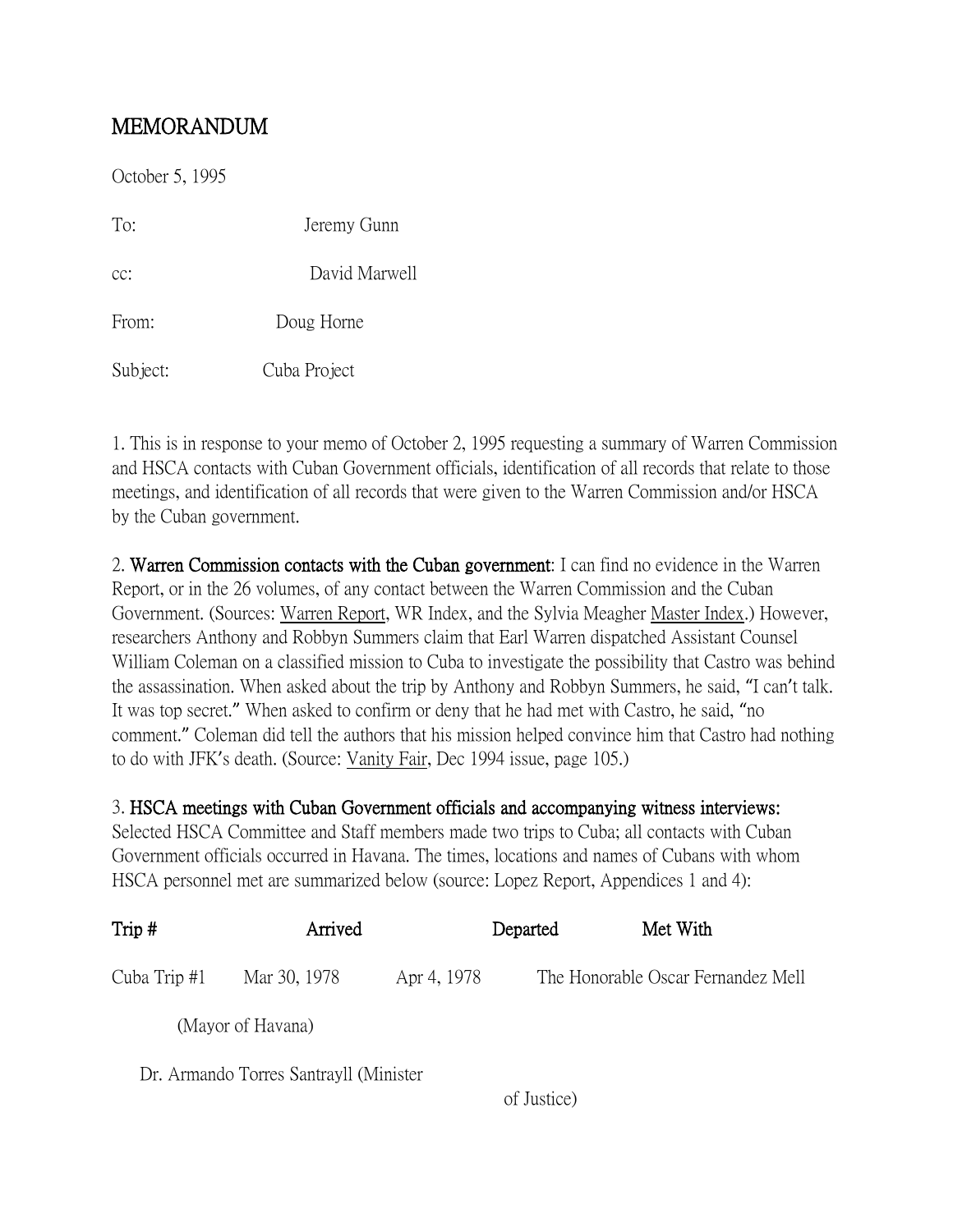Senen Buergo (American Dept. Official)

| Trip#                                    | Ricardo Escartin (Cuban Consul in<br>Arrived | Departed    | Met With                                  |
|------------------------------------------|----------------------------------------------|-------------|-------------------------------------------|
| Washington DC)                           |                                              |             |                                           |
| Capt. Felipe Villa (from Ministry of the |                                              | Interior)   |                                           |
| Juanita Vera (Cuban Govt. Translator)    |                                              |             |                                           |
| The Honorable Jose Ramon Fernandez       |                                              |             | (Minister of Education)                   |
| Aramis Guetierrez (affiliation unknown)  |                                              |             |                                           |
| Eusebio Azcue Lopez (witness interview-- |                                              |             | Former Cuban Consul at Mexico City)       |
| President Fidel Castro Ruz               |                                              |             |                                           |
| Cuba Trip #2                             | Aug 25,1978 Aug 29,1978                      |             | Dr. Armando Torres Santrayll (Minister of |
| Justice)                                 |                                              |             |                                           |
| Ricardo Escartin (Cuban Consul in        |                                              |             | Washington DC)                            |
| Senen Buergo (American Department        |                                              | Official)   |                                           |
| Capt. Felipe Villa (from Ministry of the |                                              | Interior)   |                                           |
| Juanita Vera (Cuban Govt. Translator)    |                                              |             |                                           |
| Nellie Ruiz de Zarade (Cuban Govt.       |                                              | Translator) |                                           |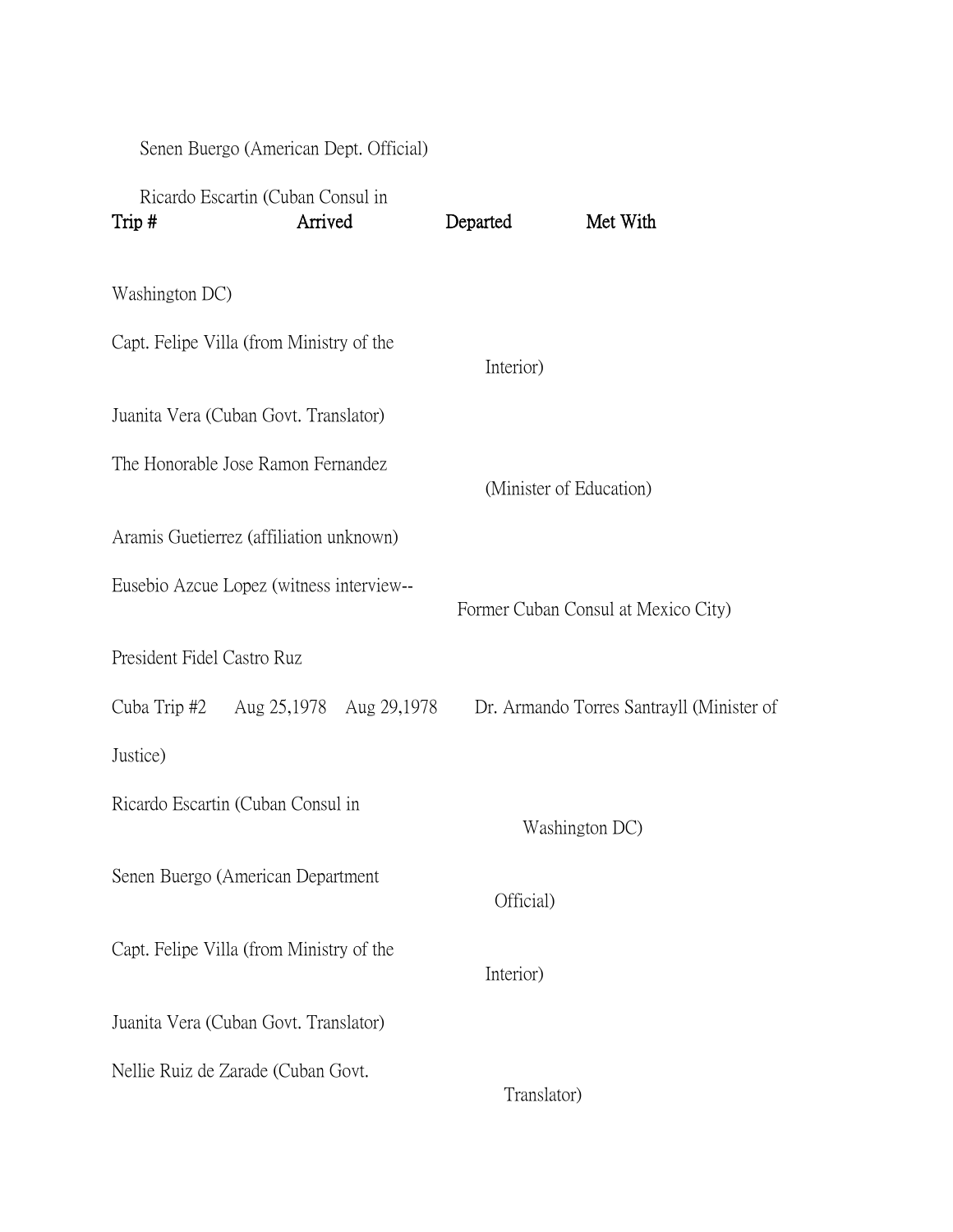Aramis Guetierrez (affiliation unknown) Juan Nilo Otero (witness interview) Alfredo Mirabal Diaz (witness interview-- Former Cuban Consul at Mexico City) Jose Verdacia Verdacia (witness interview) Orestes Guillermo Ruiz Perez (witness interview) Rolando Cubela Secades (witness interview- "AM/LASH": Former Cuban Cabinet Official) Antonio Hernandez (prison guard escort for

Rolando Cubela)

## 4. Identified HSCA records that relate to meetings with Cuban officials or witness interviews:

(Sources: HSCA JFK Task Force Index and ARRB Open Database)

 A. HSCA Index (under "Cuba") stated that "Cuban Interviews are in Box 913", but did not list an agency file number.

 B. HSCA Index (under "Cuba") revealed the following agency file numbers and associated identifiers, for which there are *no* matching RIFs in the ARRB open database:

| Agency File Number     | <b>Identifiers</b> |                                    |
|------------------------|--------------------|------------------------------------|
| 012221                 |                    | Cuban Govt. Questionnaire; Memo    |
| Re: (10/2/78)          |                    |                                    |
| 012211                 |                    | Cuba Trip, Memo by Lopez           |
| (10/2/78)              |                    |                                    |
| 012254                 |                    | Cuban Trip 1-Transcripts (10/2/78) |
| 006857                 |                    | Cuba Trip, Classified              |
| Document-Memo (4/3/78) |                    |                                    |
| 009998                 |                    | Cuban Visas: 2 Visas (7/18/78)     |

3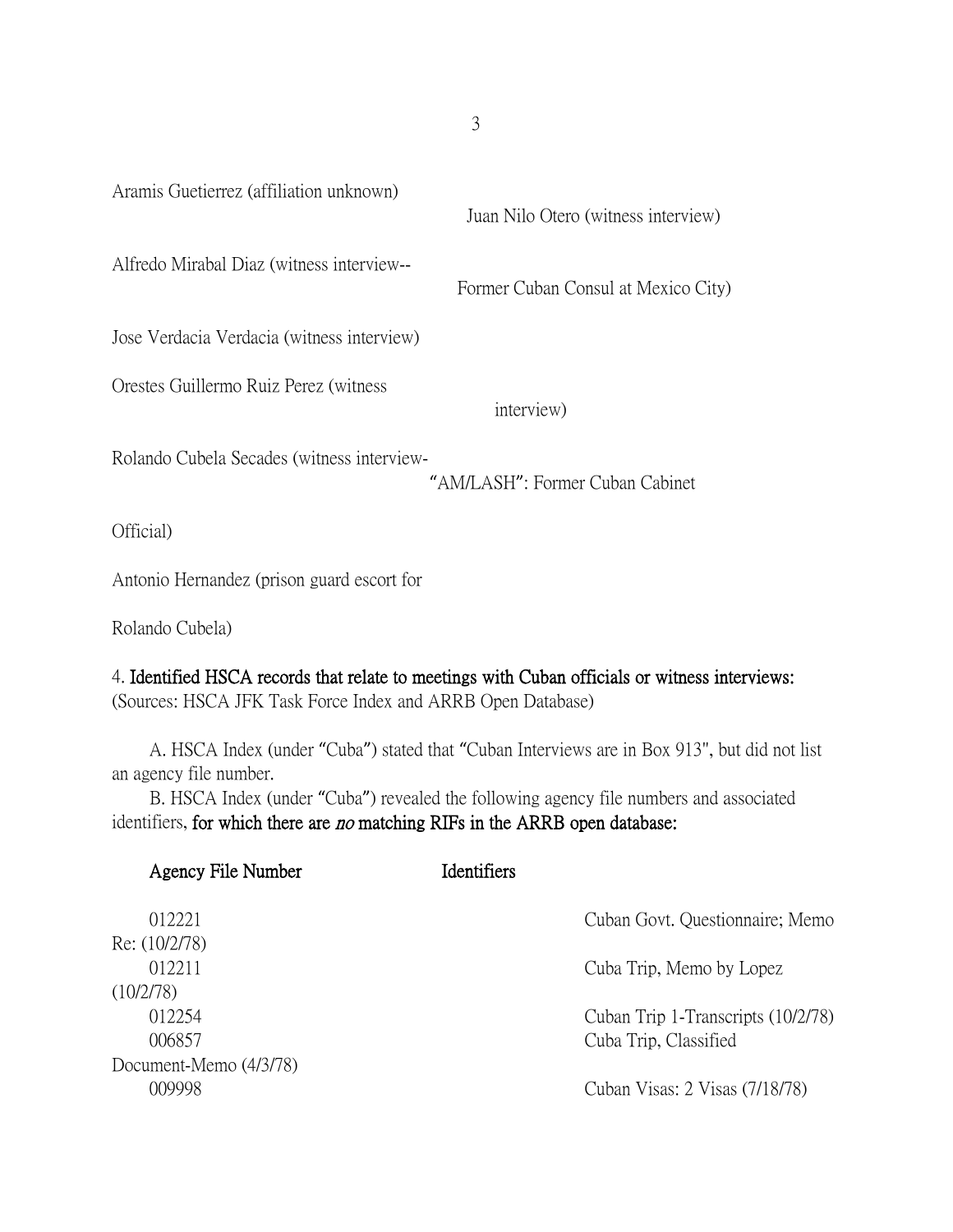C. HSCA Index (under "Cuba") revealed the following agency file numbers and associated identifiers for which matching RIFs were found in the ARRB open database (RIFs are attached to this memo):

| <b>Agency File Number</b>              | Identifiers                     |
|----------------------------------------|---------------------------------|
| 007512                                 | DOS document re: visit to Cuba  |
| (4/26/78)                              |                                 |
| " $HSCA"$                              | Interview-Castro/HSCA (10/2/78) |
| 012209                                 | Photos (Castro w/ Louis Stokes  |
| and unidentified                       |                                 |
|                                        | <b>HSCA</b>                     |
| members)-(10/2/78)                     |                                 |
| 006950                                 | Withdrawl form-for document by  |
| Lane, Lyle F.                          |                                 |
| concerning "Cuba Trip"                 |                                 |
| 006945                                 | Withdrawl form-for letter from  |
| Alex Schnee, DOS,                      |                                 |
| Subject: "Cuba Trip"                   |                                 |
| 012212                                 | Cuban Trip 2-memo by Lopez      |
| (10/2/78)                              |                                 |
| 012215                                 | HSCA's Illustrative Questions   |
| for the Cuban                          |                                 |
| Government (Questions to ask Castro)   |                                 |
| 015025                                 | Proposed Staff Trip to Cuba     |
| (3/20/79)                              |                                 |
| 010300                                 | Letter from Blakey to Escartin  |
| re: Cuba Trip (7/27/78)                |                                 |
| 013237                                 | Letter from Blakey to Escartin  |
| re: leads and                          |                                 |
| information $(11/3/78)$                |                                 |
| 007347                                 | Memo from Fonzi to Blakey re:   |
| Interview of Proenza,                  |                                 |
| Teresa and Proenza, Alvarado (4/14/78) |                                 |

<span id="page-3-0"></span> $\overline{\phantom{a}}$ <sup>1</sup>HSCA Index indicates Agency File Number is 012223, but in the ARRB Open database, this number cannot be found, and the transcript of the Castro interview is listed instead under an agency file number of "HSCA".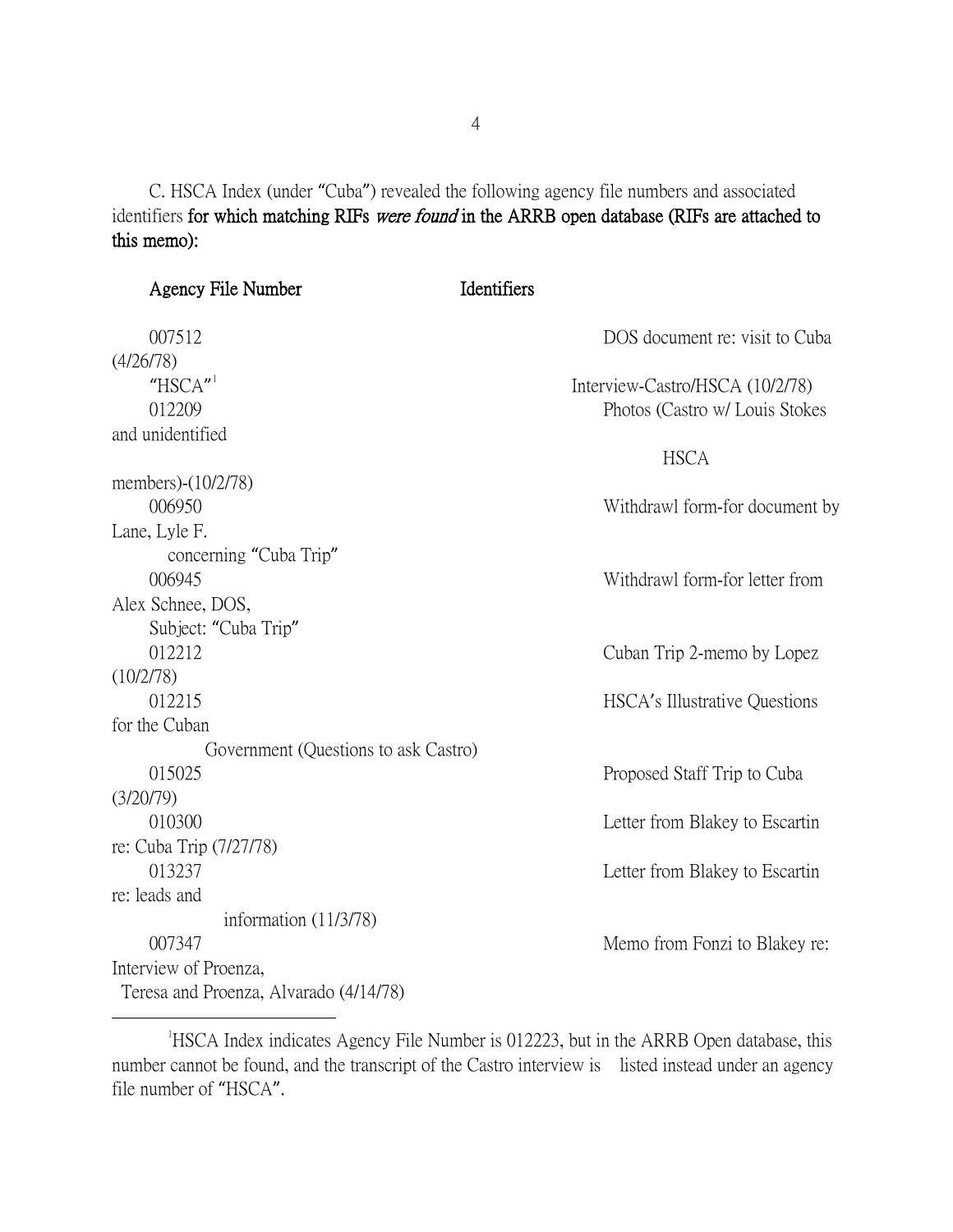| 013779                              |             | Withdrawl slip-re: Permission to    |
|-------------------------------------|-------------|-------------------------------------|
| enter Cuba                          |             |                                     |
| (passports and visas) $-(12/19/78)$ |             |                                     |
| 006984                              |             | <b>Outside Contract Report from</b> |
| DOS (Schnee)(3/29/78)               |             |                                     |
| <b>Agency File Numbers</b>          | Identifiers |                                     |
| $002679^2$                          |             | Memo from Gonzales & Fonzi to       |
| Fenton re: Manuel                   |             |                                     |
| Abella (10/20/77)                   |             |                                     |
| $008317^3$                          |             | CIA withdrawl form on Russ          |
| Holmes (5/15/78)                    |             |                                     |
| 010369                              |             | Letter in Spanish text from Blakey  |
| to Escartin                         |             |                                     |
| (7/31/78)                           |             |                                     |

5

5. Identified records that were given by the Cuban Government to the HSCA (in each case, the HSCA JFK Task Force Index, under **"**Cuba,**"** listed the following agency file numbers and associated identifiers, for which matching RIFs were found; all such RIFs are attached):

| <b>Agency File Numbers</b>                            | <b>Identifiers</b>                         |                               |
|-------------------------------------------------------|--------------------------------------------|-------------------------------|
| 014421                                                |                                            | Cuban Government responses to |
| HSCA questions                                        |                                            |                               |
| (1/24/79)                                             |                                            |                               |
| 012204                                                |                                            | Statement of the Cuban        |
| Government $(10/2/78)$                                | 012208                                     |                               |
| Transcripts from Cuban Trip #2 (in Spanish) (9/29/78) |                                            | 012216                        |
|                                                       | Cuban Government correspondence from Youth |                               |
|                                                       |                                            | Tribunal re: "Cuban"          |
| Government Accuses CIA of                             |                                            |                               |

Attempting to Link Them to Assassination of JFK"

3 Ibid.

<span id="page-4-1"></span><span id="page-4-0"></span> $\overline{\phantom{a}}$   $\overline{\phantom{a}}$   $\overline{\phantom{a}}$   $\overline{\phantom{a}}$ Found in HSCA Index under "Cuba" (as opposed to "Cuban Exiles"); it is unclear whether this document is related to interviews, or proposed interviews, of Cuban nationals, but its location in the index indicates the subject matter is not Cuban exiles per se.